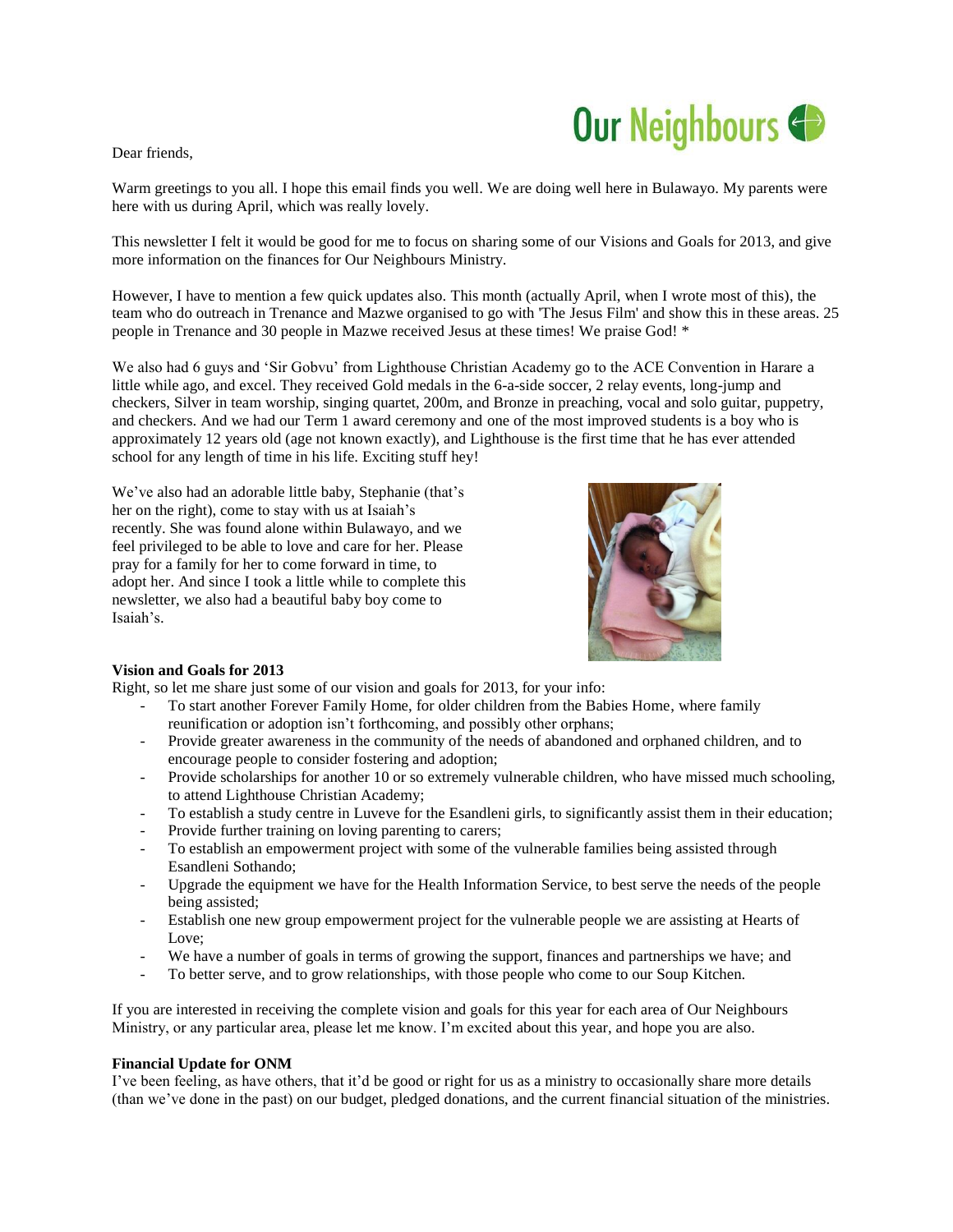In fact this is good also in terms of us being transparent in financial matters, and accountable, which we really value (speaking of values, let me attach the Core Values of ONM that we recently finalised, for those who are interested in these).

So, I can summarise the current month by month financial situation for ONM as (all figures in US\$):

- We currently have pledged donations of approximately \$12,500 per month;
- In 2012, in addition to amounts that were specifically pledged, we averaged approximately \$8,000 per month in donations;
- In the first 2 months of 2013, we have spent an average of \$24,000 per month (excluding goods in kind);
- In terms of the Babies Home, given that we have a number of sponsors per baby, we have 47% of the ideal number of baby/child sponsors currently; and
- Given the budgets that the ministry leaders have put together for 2013, and what would be ideal for all it is thought God would have us do this year as ONM, we have an ideal budget of \$30,000 per month currently.

Finally, the current financial situation for ONM, as I send this newsletter out today, is that we have approximately \$5,000 in terms of bills/amounts due/needed currently, or very soon. We have a small debt currently also, but this was only taken given donations that have come in to ONM outside Zimbabwe, that are currently being transferred to Zimbabwe. So, it's 'hand to mouth' so to speak at the moment, but we can continue to share that God provides for all of the needs of His work.

So, I think that about sums it up in terms of finances. I would definitely want to at this point praise God for His amazing provision for all of our needs, always. And, I'd also want to thank so many of you, so much, for your amazing support and partnership with ONM.

For your information also, here is the summary financial report for ONM for 2012, showing monthly totals by ministry area.

| <b>ONM Financial Report 2012</b>    |            |            |              |            |            |            |            |            |           |            |                     |            |                  |
|-------------------------------------|------------|------------|--------------|------------|------------|------------|------------|------------|-----------|------------|---------------------|------------|------------------|
|                                     | January    | February   | <b>March</b> | April      | May        | June       | July       | August     | Sept.     | October    | Nov.                | Dec.       | <b>2012 Year</b> |
|                                     | <b>SUS</b> | <b>SUS</b> | SUS          | <b>SUS</b> | <b>SUS</b> | <b>SUS</b> | <b>SUS</b> | <b>SUS</b> | SUS       | <b>SUS</b> | <b>SUS</b>          | <b>SUS</b> | <b>SUS</b>       |
| <b>Cash balance B/Forward</b>       | 6,544.25   | 5,041.64   | (1,832.36)   | 569.83     | 15,122.58  | 6,465.42   | 27,007.90  | 21.282.59  | 13,829.14 | 4.742.94   | 1,792.33            | 1.711.19   | 6,544.25         |
| <b>INCOME</b>                       |            |            |              |            |            |            |            |            |           |            |                     |            |                  |
| <b>Foreign Donations</b>            | 14,755.00  | 7,550.74   | 18,861.76    | 27.674.98  | 11,706.35  | 41,567.28  | 11,930.65  | 9,436.96   | 10,248.37 | 16,783.20  | 19,108.51           | 28,407.33  | 218,031.13       |
| <b>Foreign Capital</b>              |            |            | 10,051.00    | 20,000.00  | 37,013.00  | 1,634.50   | 2,452.00   | 155.00     |           |            |                     |            | 71,305.50        |
| <b>Profit on Exchange</b>           | (0.31)     | 0.06       | (0.03)       | (0.43)     | (0.22)     | (0.38)     | 0.04       | (0.21)     | (0.12)    | 0.08       | 0.17                | (0.14)     | (1.49)           |
| <b>Cash donations (in Zimbabwe)</b> | 2,060.00   | 1.842.13   | 2,527.25     | 2.524.13   | 280.00     | 1,787.25   | 3,010.00   | 1,386.50   | 2,434.25  | 1,897.99   | 1.055.00            | 905.00     | 21,709.50        |
| Goods in kind (non-cash)            | 742.54     | 1,349.14   | 681.93       | 2,081.43   | 833.83     | 2,269.51   | 1,346.53   | 2,564.24   | 651.77    | 2,621.04   | 809.05              | 969.39     | 16,920.40        |
| <b>Total income</b>                 | 17,557.23  | 10,742.07  | 32,121.91    | 52,280.11  | 49,832.96  | 47,258.16  | 18,739.22  | 13,542.49  | 13,334.27 | 21,302.31  | 20.972.73           | 30,281.58  | 327,965.04       |
| <b>EXPENDITURE</b>                  |            |            |              |            |            |            |            |            |           |            |                     |            |                  |
| <b>IUW</b>                          | 11,612.50  | 9,011.89   | 9,233.69     | 9,705.05   | 11,843.66  | 10,460.42  | 11,486.09  | 10,988.34  | 9,944.42  |            | 12,004.81 11,232.71 | 12,563.38  | 130,086.94       |
| Capital                             |            |            | 10,051.00    | 20,000.00  | 37,013.00  | 1,634.50   | 2,452.00   | 155.00     | 0.00      | 0.00       | 0.00                | 0.00       | 71,305.50        |
| <b>North End Boys</b>               | 2.028.01   | 2.373.21   | 2.095.10     | 1,649.83   | 2.496.48   | 1,863.14   | 2.355.56   | 1.790.70   | 2.109.48  | 2,084.78   | 1.640.05            | 2.275.39   | 24,761.71        |
| <b>Hearts of Love</b>               | 4,231.30   | 5,061.34   | 4,486.99     | 5,242.60   | 5,563.44   | 9,881.33   | 6,665.64   | 6,766.39   | 8,327.45  | 6,745.78   | 5.414.40            | 6,490.89   | 74,877.52        |
| <b>Lighthouse Christian Academy</b> | 1,188.04   | 1.169.63   | 3,852.95     | 1.129.90   | 1,573.55   | 2,876.30   | 1,505.25   | 1,295.52   | 2,039.12  | 3.417.56   | 2.766.71            | 1,657.37   | 24,471.87        |
| <b>Total expenses</b>               | 19,059.85  | 17,616.06  | 29,719.72    | 37,727.36  | 58,490.12  | 26,715.68  | 24,464.53  | 20,995.95  | 22,420.47 | 24,252.92  | 21,053.87           | 22,987.03  | 325,503.54       |
| Surplus/(Deficit)                   | 5.041.64   | (1.832.36) | 569.83       | 15,122.58  | 6,465.42   | 27.007.90  | 21,282.59  | 13,829.14  | 4,742.94  | 1.792.33   | 1,711.19            | 9,005.75   | 9,005.75         |

The other areas of Our Neighbours Ministry are going well, and as much as I'd love to share more, I'll do this another time.

Looking forward to when I next get to connect with you.

Thank you for your love, prayers, support and partnership with us.

Love and God bless, Martin

Please see next page